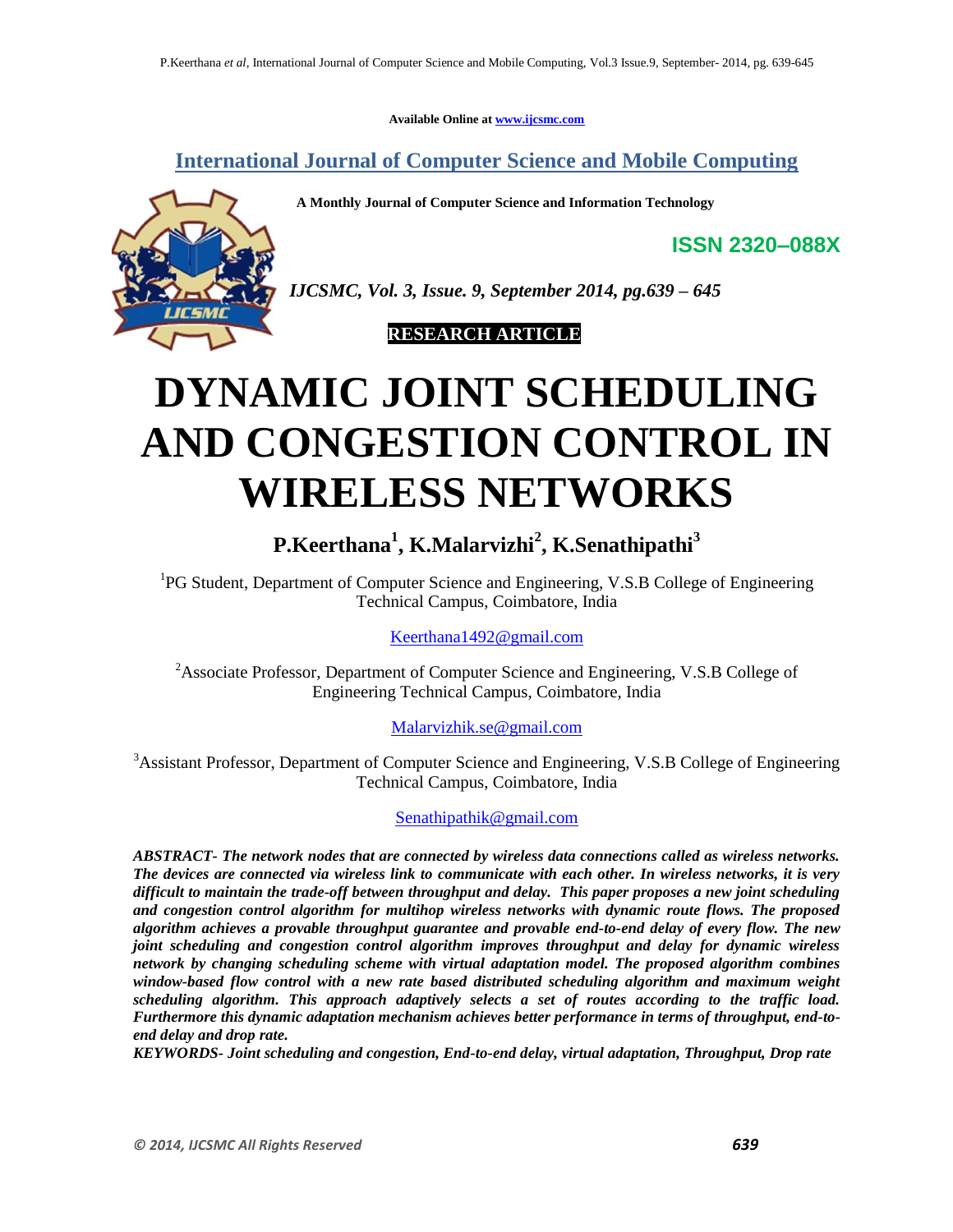# **1. INTRODUCTION**

In recent years there has been lot of problems in congestion control of wireless networks. Congestion is an essential problem in wireless networks that leads to packet losses and increased transmission latency has a direct impact on energy efficiency and application Quality of services (Qos) . When one part of the subnet becomes overloaded, congestion results with the growing demand for real-time applications over wireless networks [1], [2]. The scheduling algorithm supports to maximize the total system utility. The optimal solution is used to increase the utility and to decrease the delay. The congestion control component is combined with maximumweight back pressure algorithm to perform an efficient control process [3]. The distributed algorithms with provable throughput and lower complexity than the back pressure algorithm has been made with significant progress. The most existing works on joint scheduling and congestion control reflect only on the throughput performance and delay performance

Existing algorithms achieve different trade-offs among throughput, delay, and drop rate [3]-[8]. It is well known that the joint scheduling and congestion control can attain the low complexity region of the network based on which a large number of wireless congestion control algorithms have been developed to optimize the performance. The congestion-controlled sessions consider the packet delay for multimedia traffic.

The delay-performance of the back-pressure algorithm has two major issues. First, the end-to-end delay may grow quadratically with the number of hops for long flows. This entails that the back pressure algorithm may have significantly larger end-to-end delay for long flows. Second, it is difficult to control the end-to-end delay of each flow. The step size is the main parameter to refrain the joint scheduling and congestion control algorithm based on the back pressure algorithm [16], [17], [19], [22]. The smaller queue length may consequences due to the larger step size. The optimal- system throughput results in smaller step size. It is needed to ensure that the joint scheduling and congestion control is difficult to tune the throughput-delay trade-off on a per-flow basis.

In this paper a new class of dynamic joint scheduling and congestion control algorithms is provided and that can achieve both provable throughput and provable delay in multichannel networks. The algorithm consists of three main components: window-base flow control, Adaptive virtual rate computation, and scheduling. The main idea of the algorithm is to improve the performance of delay as follows. The numbers of packets are controlled by using window-based flow control. The rate- based scheduling algorithm with adaptive virtual rate as input to schedule packets in transmission. The closed-form solution with throughput and delay trade-off is difficult to maintain in analyzing the end-to-end services. The Markov chain analysis will no longer afford a closed-form solution.



The proposed algorithm is fully distributed and can guarantee order-optimal per-flow delay in wireless networks. Recently, there has been a number of papers that enumerate the delay performance of wireless networks in provisions of congestion or not in provisions of congestion. In [12] the authors propose methods to decrease the delay of the back-pressure algorithm. The algorithm proposed in is a shadow back-pressure algorithm, which maintains a single first-in-first-out (FIFO) queue at each link and multiple shadow queues to schedule the transmissions [7].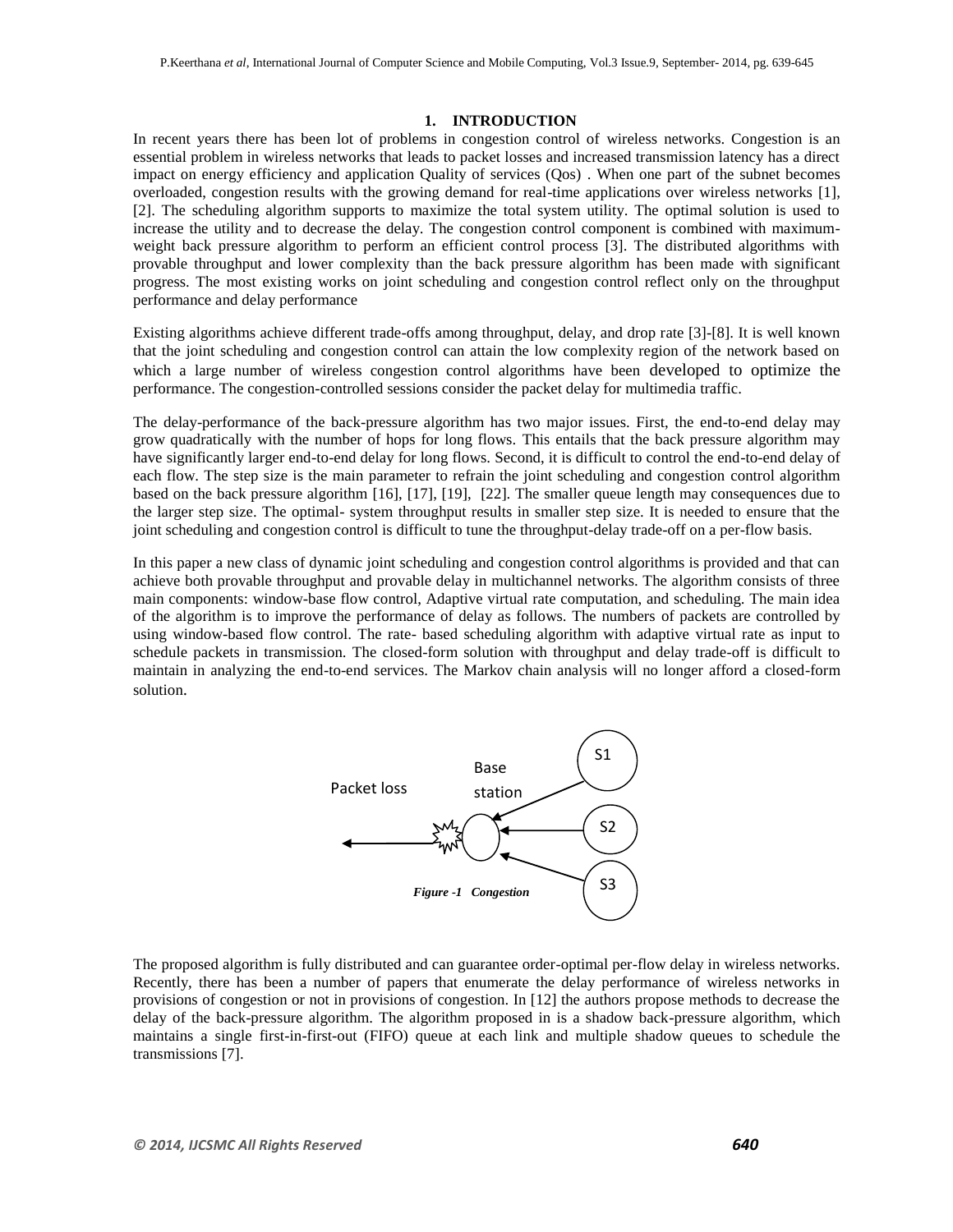The organization of the paper as follows. In section II, the system model is defined. In section III, The basic scheduling algorithm is described in the paper. In section IV the proposed system is explained with new joint scheduling and congestion control. Section V describes the performance analysis using performance metrics.

# **2. SYSTEM MODEL**

The model of a wireless network is set by a graph with set of nodes and set of links. The Graph is denoted as  $G = (V, E)$  where V is the set of nodes and E is the set of links. We assume a time slotted wireless systems that can be used to transmit the packets within time slots of unit length. The capacity of the link represents the number of packets that can transmit in one time slot. This models the node constraints where two links sharing a common node. The links are close to each other cannot be active simultaneously. A schedule is represented by a vector for decision function. The scheduling algorithm is a procedure to be used in every time slot for data transmission [6], [7]. The capacity region of the network is the set of all arrival rates for the scheduling algorithm. We say that the scheduling algorithm is throughput –optimal and the consideration of window based flow control and joint max-weight scheduling achieves the maximum throughput and delay



*Figure – 2 System model for general congestion*

The design constraint has been used to model the adaptive virtual rate based computation function at high degree. Each flow is associated with a source node, destination node, and a fixed route between them.

#### **3. JOINT CONGESTION CONTROL AND SCHEDULING ALGORITHM**

There are many approaches available in the wireless systems do not consider the delay performance. In this algorithm, whenever the packet arrives at a heavy traffic router, the packet is fetched at random manner from the FIFO based buffer with the arrived packets are compared. Both of the packets are dropped if they arrive at the same flow. The congestion level is used to choose the packets randomly and keep it aside in the buffer. The buffers also have the newly collected packets. It is really a simple and good algorithm that does not require any special data structure [11]. This algorithm does not deliver good performance when the large number of flows compared with its buffer space.

The low complexity and distributed scheduling algorithms replace the centralized back-pressure algorithm with good throughput performance. The queue length based scheduling algorithm is used to measure the end-to-end delay performance. The window based flow control algorithm and an adaptive virtual rate based scheduling algorithms that are different from back-pressure algorithm.

## **3.1 MAX-WEIGHT SCHEDULING ALGORITHM**

The study of the Max-weight algorithm with joint congestion control performs effectively for the multichannel wireless networks. The Max weight rule results in service allocation rule with particular rule.In every time slot, each server separately picks a queue that maximizes the product of queue length and channel rate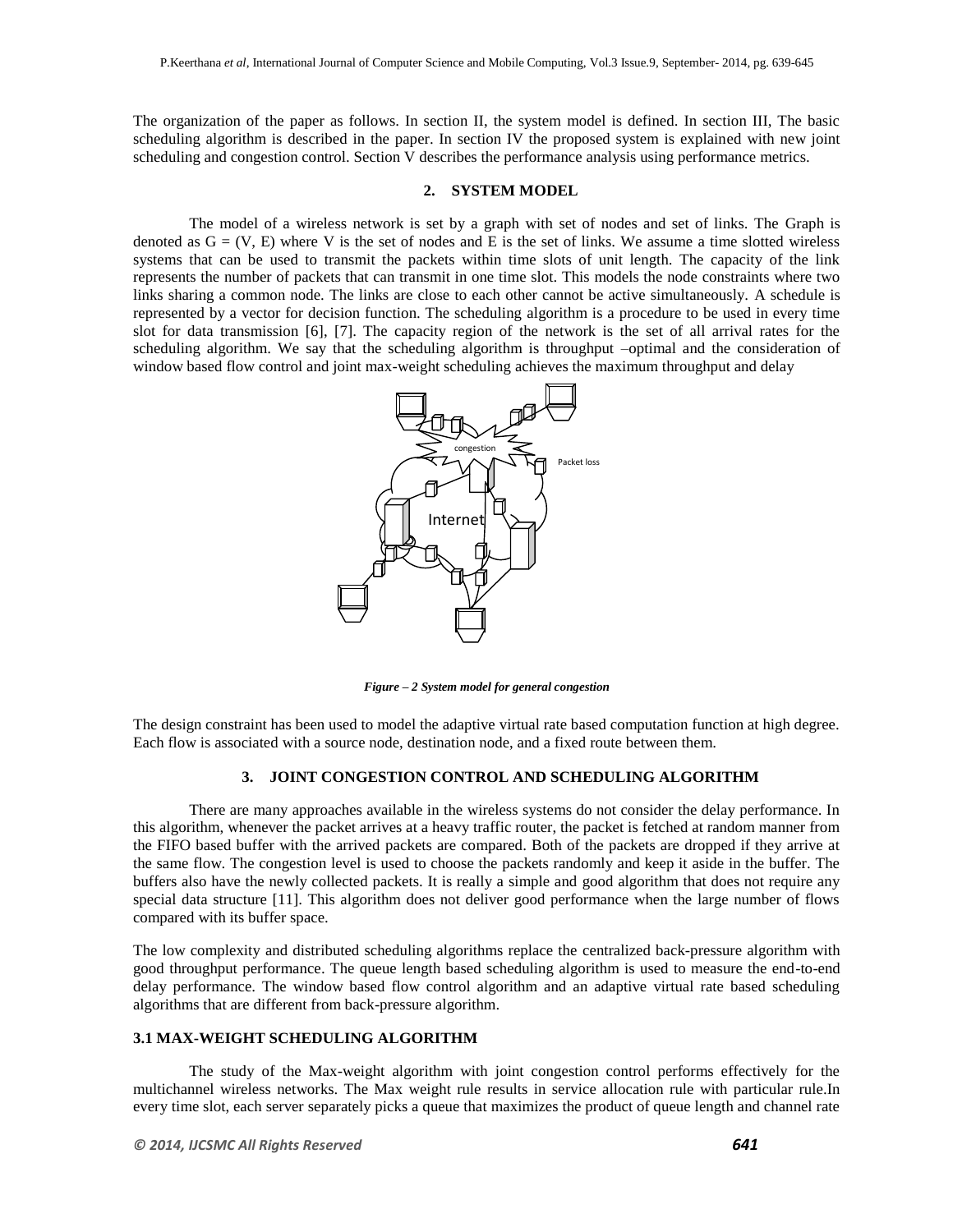in favor of the smallest queue index. The allocation rule provides throughput-optimal for the system. The maxweight rule results in at least a constant probability for the small buffer overflow event for large number of packets. The max-weight algorithm is very efficient at keeping the per-user queues small with rate based flow control.

## **3.2 WINDOW BASED FLOW CONTROL**

The rate of transmission is managed between the two nodes by using window based flow control to prevent from a fast sender. The transmission speed is controlled by the receiver. The flow control is used to control the flow of data from the congested networks. The classification of flow control process is determined by the receiving node which is sending feedback to the sending node. The flow control is mainly used to transmit the information at a faster rate.

#### *3.2.1 Window Based Flow Control Algorithm*

The congestion control component is described for this algorithm. The approach is based on window based flow control.



#### **Figure-3 Congestion control**

At source node a window is maintained for each flow. When the total number of packets inside the network is smaller than the window size, the source node allows new packets to inject. An efficient transmission is achieved by letting the destination node send an acknowledgement back to the source node whenever it receives a packet. The advantages of this approach are: first, for each flow the maximum numbers of packets are controlled in each node along the route. Second, for each flow the tradeoff between throughput and delay will be individually controlled by the window size.

# **4. PROPOSED SYSTEM**

# **4.1 ADAPTIVE VIRTUAL RATE BASED COMPUTATION**

The new joint scheduling and congestion control algorithm will guarantee for each flow with provable throughput and provable throughput delay. The optimization solution to a standard convex - optimization problem in wireless network with linear constraints as follows:

$$
max \sum_{m=1}^{M} Um(rm)
$$

The m-flows of packets are maintained for the decision vector value (rm). The virtual rate is calculated using this rm value.

# **4.2ADAPTIVE VIRTUAL RATE COMPUTATION ALGORITHM**

At time t the source node of flow m updates the decision vector for each link with greater step size. The variables are the virtual rates and indirectly they are used to inject the packets in our proposed algorithm. In general a packet must traverse the links in a hop-by-hop fashion. An additional flow control algorithm is needed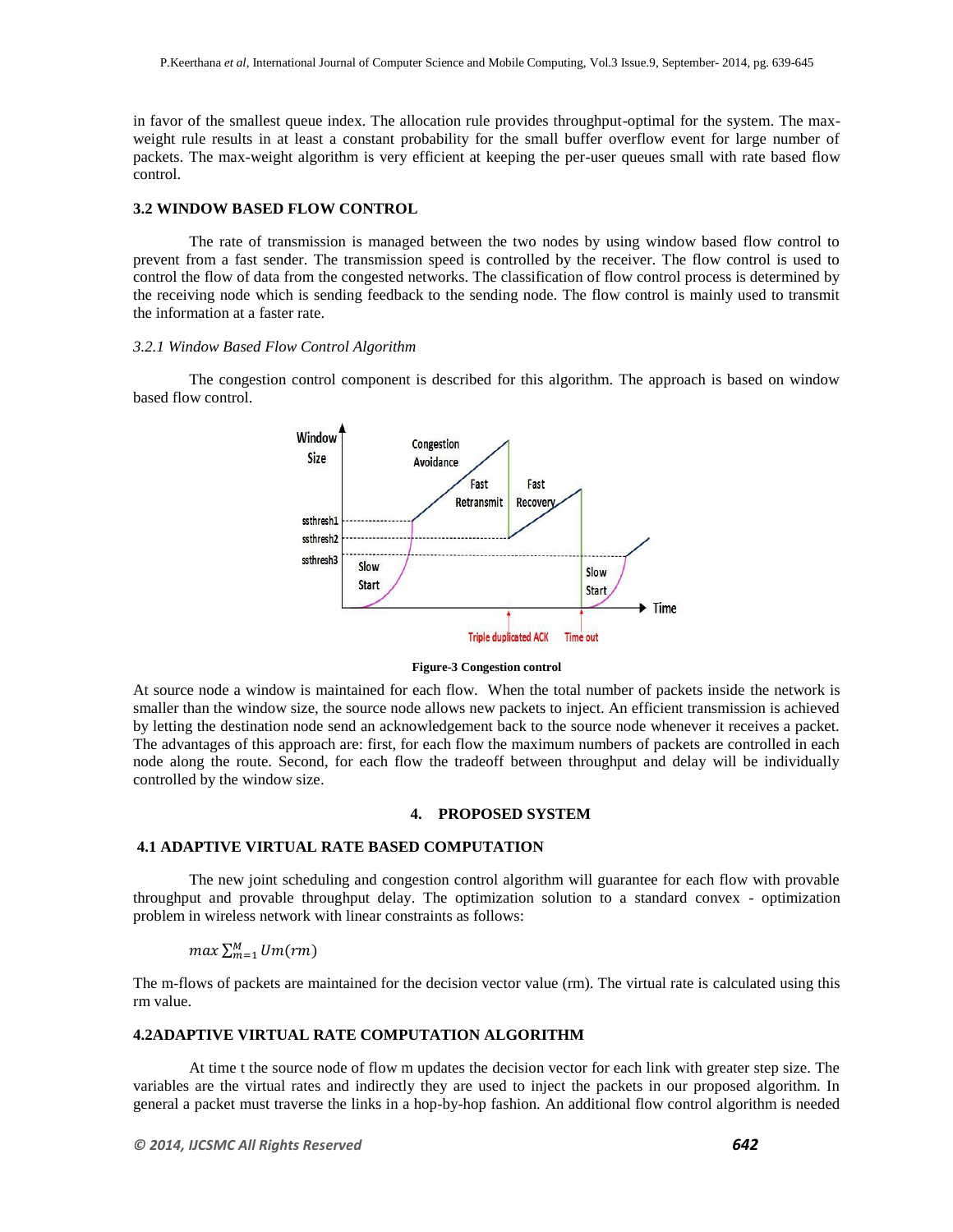to order this hop-by-hop packet flow. The adaptive virtual rate computation algorithm did not produce the schedule for link transmission. The scheduling algorithm is used to the schedule computation [8]-[12]. It supports for the adaptive virtual rate vector. The different scheduling and congestion control components are used to quantify both the throughput and delay in wireless networks.

#### **4.3 SCHEDULING ALGORITHM**

The distributed scheduling algorithm with low complexity is used for scheduling the packets. Each time slot having an initial scheduling property which is further divided into n mini slots. Each link has to be scheduled and selected according to the scheduling slot. Each time slot consists of an initial scheduling slots is further divided into particular mini-slots. In the scheduling slot the links are rest of time slot selected to be scheduled and transmit their packets in the network.



*Figure-4 General process of scheduling*

#### *4.3.1 Adaptive Virtual Rate Based Scheduling Algorithm*

For each time slot t the distribution process is calculated with each link l. The each link randomly picks a back-off mini slot with distribution function. In the scheduling slot, when the back-off timer for a link expires, it begins the transmission. When a link begins transmission, it will randomly choose a passing flow to serve with probability distribution. This scheduling algorithm only uses virtual rates to compute the distribution function that is different from basic queue-length based algorithm. The performance analysis will be based on this scheduling algorithm. This algorithm will be improved by letting each link attempt only if it starts transmission and if it has packets to transmit. The link transmission attempts randomly to serve a flow with positive backlog with probability.

# **5. PERFORMANCE ANALYSIS**

Generally, evaluating the performance is entirely based on the Scheduling algorithm. The improvement of the algorithm is allowing each link if it has to involve packet transmission. The average delay of the algorithm deals with increases linearly with the hop count. The output of the simulation variables has been considered in the simulator is Packet delivery ratio, packet dropped rate and end- to- end delay.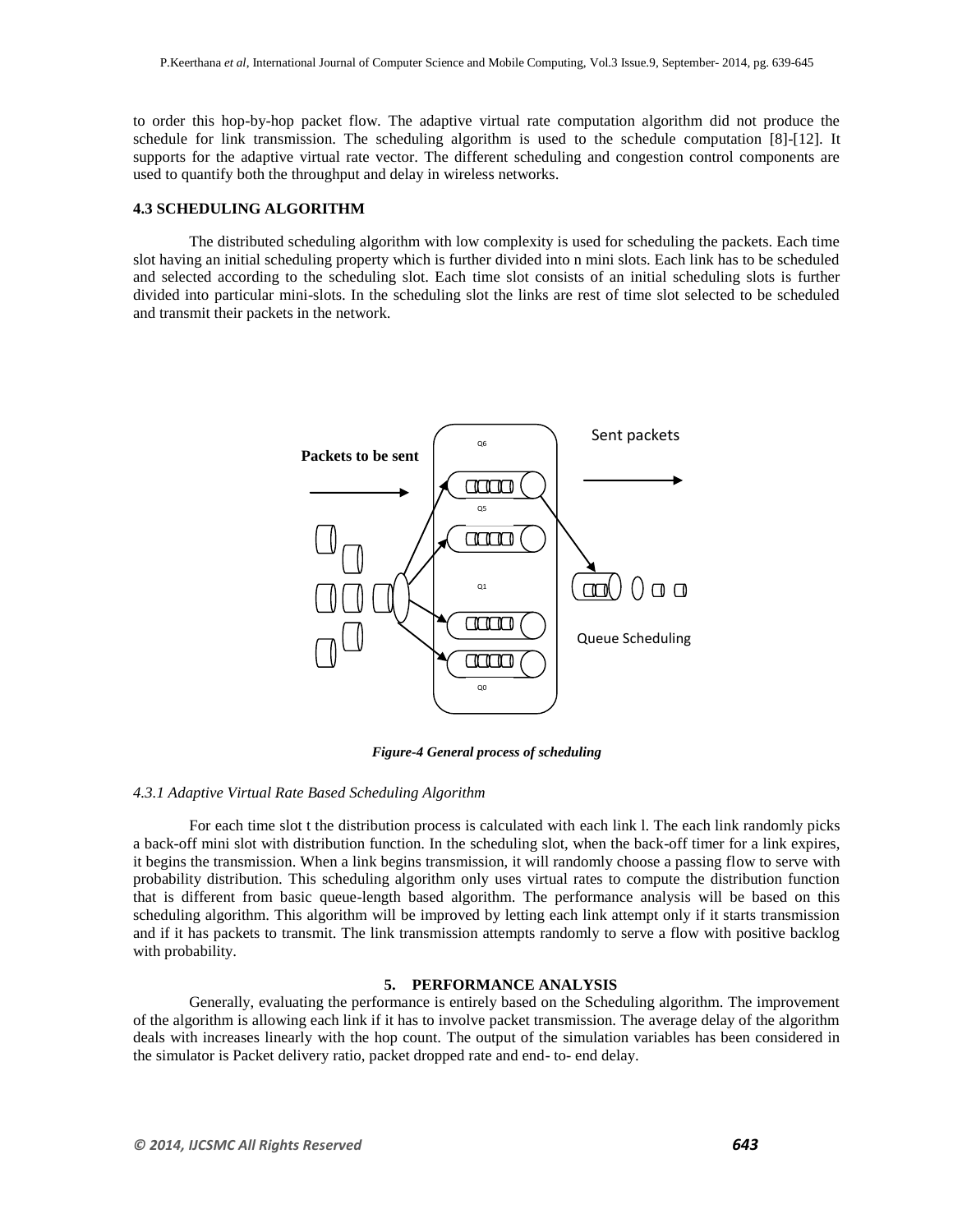| <b>Algorithm</b>                                                         | Through-put    | <b>Delay</b>      | Average<br><b>Arrival Rate</b> | Source rate    |
|--------------------------------------------------------------------------|----------------|-------------------|--------------------------------|----------------|
| Back-pressure algorithm                                                  | Efficient      | Less<br>Efficient | Maximum                        | Less efficient |
| Virtual<br>based<br>and<br>rate<br>scheduling<br>Max-weight<br>algorithm | More efficient | <b>Efficient</b>  | <b>Minimum</b>                 | Good           |

*Table- 1 Comparison of algorithm design approaches*

The integrated components sharply works together to provide better performance in terms of trade off between optimal throughput and delay. The bandwidth utilization of multicast transmissions in wireless networks is achieved in scheduling process. The performance evaluation shows that the adaptive approach is highly stable and feasible for multicast data transmission.

# **6. CONCLUSION AND FUTURE WORK**

In this paper, a dynamic joint scheduling and congestion control is proposed for wireless network. The proposed system produces the congestion free outputs, throughput and end-to-end delay. The main ideas of the proposed algorithm are to control the congestion with window based flow control and to use both virtual adaptive rates based information and window size to perform scheduling. The scheduling algorithm requires a constant time to compute a schedule. The congestion control and scheduling algorithm be able to increase the capacity region and that increases linearly with the number of hops. In the future work, the study will be about how to extend this novel technique to reduce the power consumption during dynamic routing.

# **REFERENCES**

- [1] Po-Kai Huang, Member, IEEE,XiaojunLin, Member, IEEE, and Chih-Chun Wang, Member, IEEE "A Low-Complexity Congestion Control and Scheduling Algorithm for Multihop Wireless Networks With Order-Optimal Per-Flow Delay"- IEEE/ACM TRANSACTIONS ON NETWORKING, VOL. 21, NO. 2, APRIL 2013
- [2] A. Eryilmaz, R.Srikant, and J.Perkins, "Stable scheduling policies for fading wireless channels," IEEE/ACM Trans. Netw.,vol.13, no. 2, pp.411-424
- [3] Ankita Sharma, Sumit vashistha, "Survey and Proposed Methodology for Qos Improvment in MANET",International Journal of Scientific & Engineering Research, Volume 4, Issue 5, May-2013 2032 ISSN 2229-5518

[4] S. Bodas, S. Shakkottai, L. Ying, and R. Srikant, "Low-complexity scheduling algorithms for multi-channel downlink wireless networks," in *Proc. IEEE INFOCOM*, Mar. 2010, pp. 1–9.

[5] A. Gupta, X. Lin, and R. Srikant, "Low complexity distributed scheduling algorithms for wireless networks," IEEE/ACM Trans. Netw. ,vol. 17, no. 6, pp.1846-1859, Dec. 2009.

[6] M.Xie and M. Harnggi, "Towards an en-to-end-delay analysis of wireless multihop networks," Ad Hoc Netw., vol. 7, pp. 849-861, Jul. 2009

[7] S. Kittipiyakul and T.Javidi, "Delay-optimal server allocation in multiqueue multiserver systems with timevarying connectives," IEEE Trans. Inf. Theory, vol. 55,no. 5,pp.2319-2333, May 2009.

[8] L. Bui, R. Srikant, and A. L. Stolyar, "Novel architectures and algorithms for delay reduction in backpressure scheduling and routing," in *Proc. IEEE INFOCOM*, 2009, pp. 2936–2940